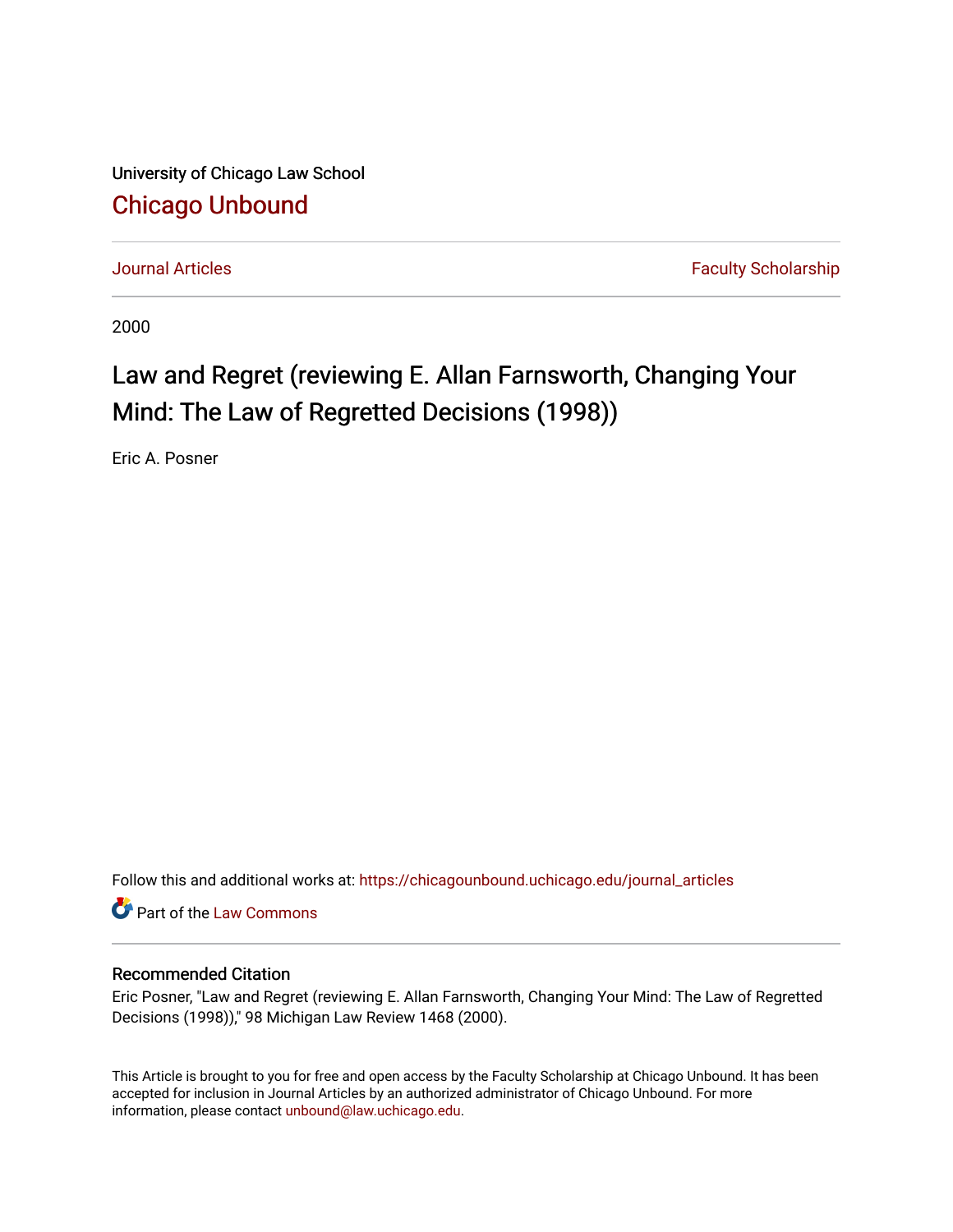## **LAW AND REGRET**

*Eric A. Posner\**

CHANGING YOUR MIND: THE LAW OF REGRETrED DECISIONS. By *E. Allan Farnsworth.* New Haven: Yale University Press. 1998. Pp. xi, 271. \$30.

Professor Farnsworth's' topic is what he calls the "law of regretted decisions," those laws "that apply when you change your mind and reverse a decision" (p. ix). One finds such laws across many doctrinal divisions. Contract law influences the decision to change one's mind about keeping a promise. Tort law influences the decision to change one's mind after starting to rescue another person. The law of wills influences the decision to change one's mind about the distribution of one's assets among heirs. Farnsworth believes there are general principles that underlie the law of regretted decisions. Although there are some "anomalies," Farnsworth hopes to "further the rationalization of legal concepts and the identification and eventual correction of their deficiencies" (p. ix). The rationalization of legal concepts appears to mean the identification of the common principles that underlie them and the revision of the legal concepts that violate those principles.

What are these principles? Farnsworth identifies six: reliance, intention, dependence, public interest, anti-speculation, and repose. But only the first two play an important role in Farnsworth's argument. The dependence principle, which appears to refer to cases in which conduct (rather than promising) puts others in a vulnerable position, is summoned to explain why a person might be liable in tort for beginning but failing to complete a rescue, and why family law holds a stepfather liable for child support after divorce if he has cut off the child's relationship with the natural father (pp. 93-96). The public interest principle, which is apparently a principle of economizing judicial resources, is ushered in to explain a handful of rules of civil procedure that discourage parties from changing their arguments.<sup>2</sup> The antispeculation principle is hauled out to explain why certain "elections" **-** by the victim of breach, to choose one remedy rather than another,

<sup>\*</sup> Professor of Law, University of Chicago. B.A., M.A. 1988, Yale; **J.D.** 1991, Harvard. - Ed. Thanks to Richard Craswell and Jack Goldsmith for very helpful comments, and to the John M. Olin Fund, the Sarah Scaife Foundation Fund, and the Ameritech Fund in Law and Economics, for generous financial support.

<sup>1.</sup> E. Allan Farnsworth is Alfred McCormack Professor of Law, Columbia Law School.

<sup>2.</sup> Pp. 188-89; see also p. 131 for an application to contract remedies.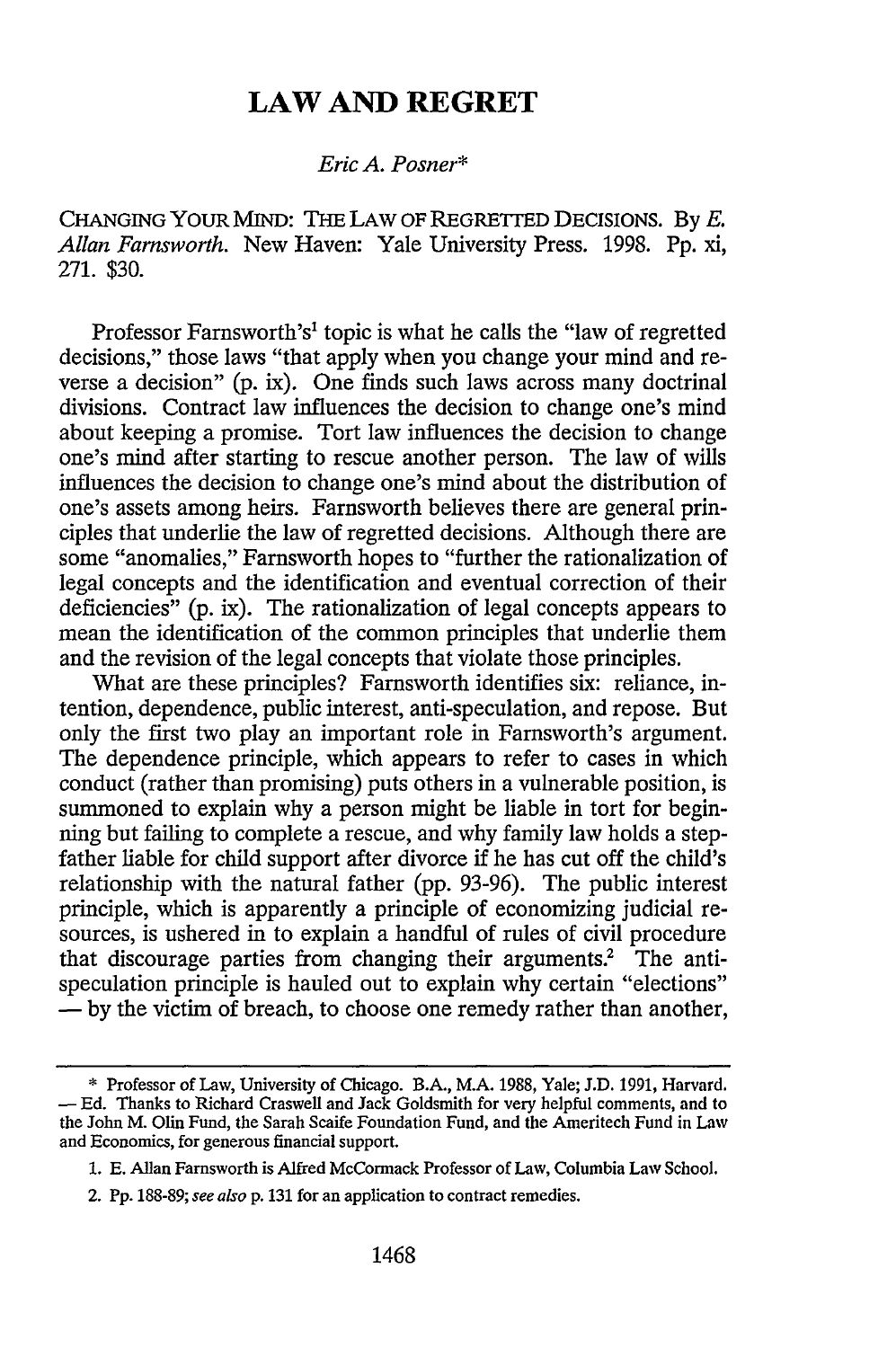or to terminate the contract, or by the victim of fraud to avoid the contract  $-$  are irreversible (p. 184). If they were not, the victim would in effect have a valuable option, but "there is a pronounced judicial distaste for allowing one party to speculate at the other's risk" (p. 184). And the repose principle is trotted out to explain why statutes of limitation bar claims even when there is no reliance on the claim holder's inaction (p. 194). These arguments may be reasonable, but they are peripheral, and unsurprising as well, so I will not focus on them.

The reliance principle has the starring role in Farnsworth's book, with the intention principle playing a supporting part. The reliance principle holds that the law should protect people who (reasonably?) rely on the representations or actions of others. The intention principle holds that the law should protect people's intentions. Farnsworth's grand claim appears to be  $\overline{-}$  he is nowhere very specific  $\overline{-}$  that the law of regretted decisions can be explained using these two principles (when the other four do not intervene). The law does not allow a person to change his mind (and, more important, act on that change of mind) when doing so harms someone who has (reasonably?) relied on the initial representation or action. When the reliance principle fails to explain a law, the intention principle is called upon. The law does not let a person change his mind when he did not intend to leave himself the opportunity to do so.

The argument runs into trouble quickly. Farnsworth correctly points out that the reliance explanation is circular (p. 40). If the law  $\overline{d}$ id not enforce promises, people would not rely on them — or at least people would not rely on them being legally enforced. So reliance cannot be the reason why the law enforces promises.

To understand this argument, observe initially that frequently the law does not enforce promises on which people rely. For example, if you break your promise to give me \$100 as a gift, courts generally will not award me a remedy even if, relying on your gift, I buy a \$100 widget on credit. Or, if you break your promise to buy my house, but I did not accept by making a return promise to sell my house and then rely on your promise by firing my real estate agent, courts will not give me a remedy. Or even if I did accept, but we never reduced the contract to writing, courts generally will not give me a remedy even if I rely in some way. In all these cases, I rely on your promise, but would not receive a remedy.

Even when the law enforces promises, it does not always provide a remedy that compensates a person to the full extent of his reliance. Consider a construction contract between an entrepreneur and a contractor that provides that the contractor will complete a new store on a certain date. Making no allowance for delay, the entrepreneur orders stock to be delivered on the day after the completion date. When the contractor fails to finish on time, the entrepreneur claims as damages the cost of providing additional transportation and storage for the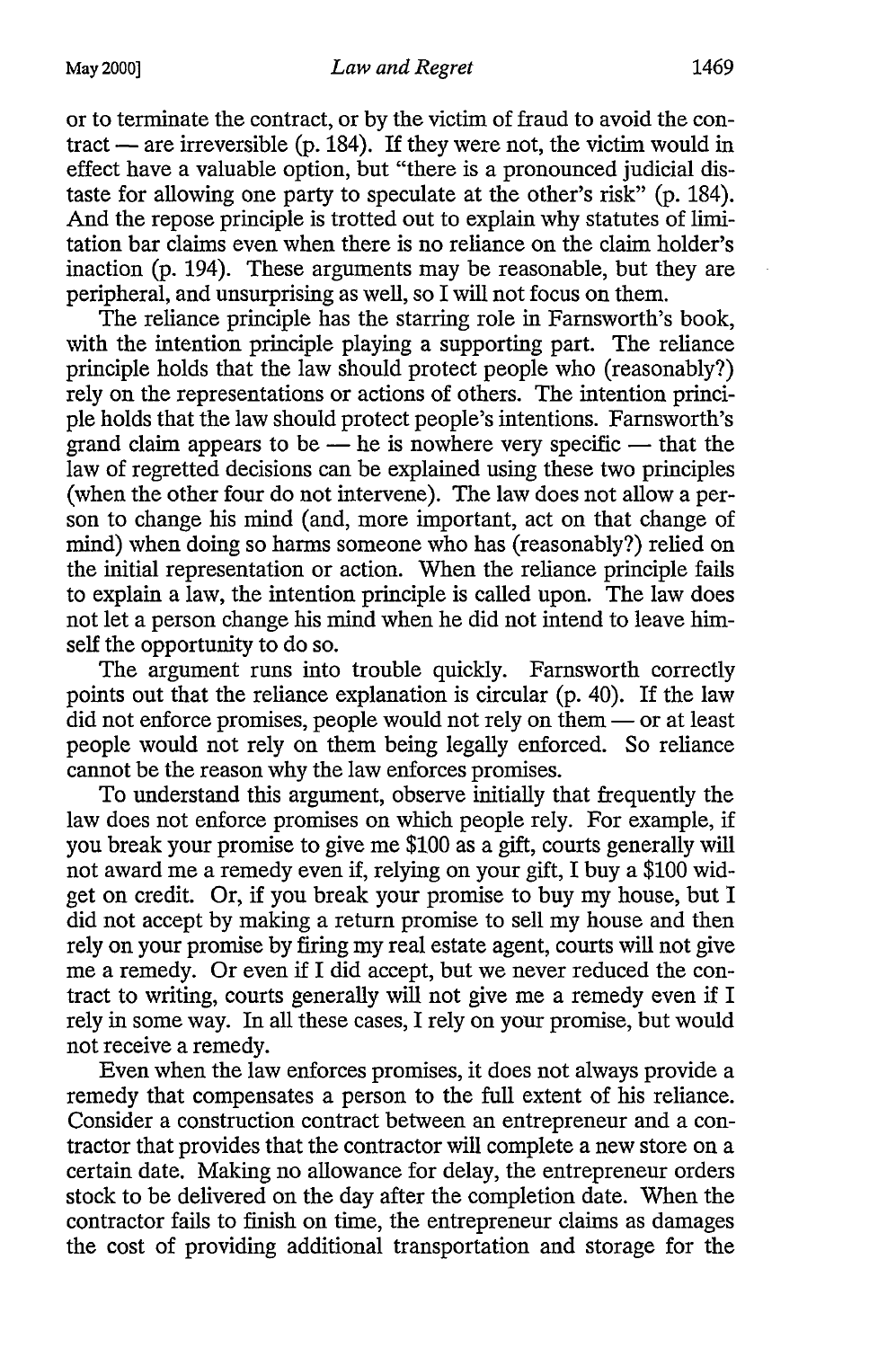stock? A court will not usually award such damages. Reliance is protected only when it is reasonable.

But the theory that the reliance principle protects reasonable reliance, rather than any reliance, is not useful without an account of what is reasonable. To understand what reasonable reliance is, one needs a separate theory about what counts as reasonable reliance and what counts as unreasonable reliance.4 The claim that contract law reflects the influence of a reliance principle, without more, does not provide such a theory.

Farnsworth understands all this. Yet he says:

These objections **...** ignore the certain outcry from those in the workaday world if the value of a promise had to be as deeply discounted as it would if the law did not protect the resulting expectations or reliance. The circularity argument overlooks the possibility that, regardless of legal consequences, a promise may arouse expectations or induce reliance because the promisee supposes that the promisor will be encouraged to perform by extralegal restraints. [p. 40]

The first point confuses the explanation and the thing that is to be explained. Everyone agrees that the legal enforcement of promises is sensible, but that does not settle the question of *why* legal enforcement of promises is sensible. That's what one needs a theory for, a theory different from the reliance theory. The "workaday world" would not object to learn that a theory other than the reliance principle explains why people can rely on promises; it would not care. Farnsworth's second point needs further development to be convincing. If extralegal restraints are effective, why is it necessary for the law to replace them? If they are not effective, why would people rely on them?

The most plausible answer to the question of why promises are enforced, is that by enforcing promises, the law enables people to make commitments that they would otherwise not be able to make, and these commitments allow people to obtain good things in return (cash, services, goods). If I cannot legally commit myself to repay loans with interest, banks will not lend me money to buy a house. One does not need to be a thoroughgoing Benthamite to recognize the value of laws and institutions that enable people to accomplish goals that are important to them and enhance their well-being. Indeed, Farnsworth, who

*<sup>3.</sup> See* Robert Cooter, *Unity in Tort, Contract, and Property: The Model of Precaution,* 73 CAL. L. REv. 1, 11-12 (1985).

<sup>4.</sup> A discussion of this argument can be found in Randy E. Barnett, *A Consent Theory of Contract,* 86 CoLuM. L. REV. 269, 275 (1986). Farnsworth's argument is, as he acknowledges, derivative of Fuller and Perdue's argument. *See generally* Lon L. Fuller & William R. Perdue, Jr., *The Reliance Interest in Contract Damages: 1,* 46 YALE **L.J.** 52 (1936), and the literature that it has spawned. As Richard Craswell shows in a recent article, the influence of Fuller and Perdue's article has been unfortunate. *See generally* Richard Craswell, *Against Fuller and Perdue,* 67 U. CHI. L. REV. 99 (2000).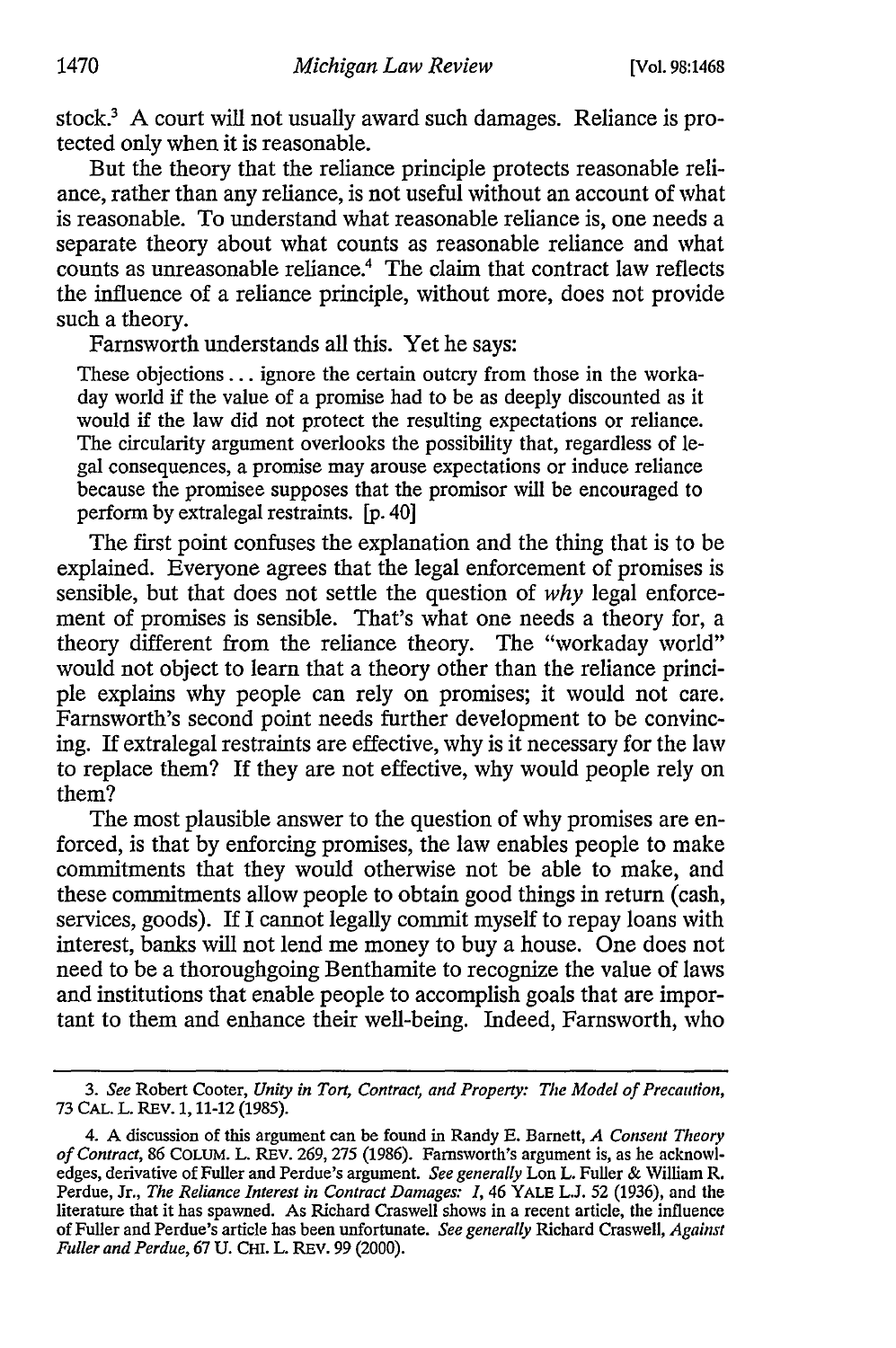does not seem to be a thoroughgoing Benthamite, agrees with this welfarist explanation for the enforceability of promises (see Ch. 1 and pp. 38, 42). But he does not attempt to reconcile the welfarist view and the reliance view that he adopts; indeed, he does not even say what he thinks is the relationship between these two explanations.

The circularity problem dissolves as soon as one sees that the promisor and promisee have a joint interest in taking actions that maximize the expected value of their contractual relationship. This will usually involve (a) the promisor keeping his promise or paying damages, and (b) the promisee engaging in an efficient amount of "reliance," or investment in anticipation of the promisor's performance. Reasonable reliance is then understood as the amount of reliance that maximizes the value of the promise. The law can encourage reasonable reliance by awarding damages upon breach of contract equal to what the promisee would have gained if the promise had been performed and he had engaged in reasonable reliance, whether or not in fact he did. $5$ 

Farnsworth might agree or disagree with this argument. If he disagrees with it, he should explain why, as it avoids the circularity problem and it has long been a part of the contracts literature. Instead, Farnsworth moves on, and uses his reliance theory, despite its acknowledged defects, to explain various doctrines of contract law.

In Chapter Five, Farnsworth puzzles over the question of why unrelied-upon promises are enforced, which seems to contradict the reliance principle. He concludes that unrelied-upon promises are enforced because reliance (especially reliance consisting of the forgoing of other opportunities) is difficult to prove (pp. 57-59). This response is not so much wrong as it is unhelpful. Promises that take place within markets are, in a sense, always relied upon. When a buyer commits to buying from a seller, he detrimentally relies by giving up the opportunity to buy from another seller. Promises that occur outside markets are not always relied upon, though they may be. The beneficiary of a gratuitous promise may rely on a promise by shifting his position, but he also may not. When he does, and when doing so increases the value of the promise, there is an argument for enforcing the promise. When he does not, the argument for enforcing the promise is weaker.6 Difficulty of proof is always a consideration for courts, and it is reflected in the use of presumptions, burden-shifting, and other devices of civil procedure. But something more is needed to explain patterns of contract doctrine.

*<sup>5.</sup> See* Jim Leitzel, *Reliance and Contract Breach,* **52** LAW *&* **CONTEMP.** PROBS., Winter 1989, at 87,91.

*<sup>6.</sup> See* Charles **J.** Goetz **&** Robert **E.** Scott, *Enforcing Promises: An Examination of the Basis of Contract,* **89** YALE **LJ. 1261 (1980);** Steven Shavell, *An Economic Analysis of Altruism and Deferred Gifts,* 20 **J. LEGAL STUD.** 401 **(1991).**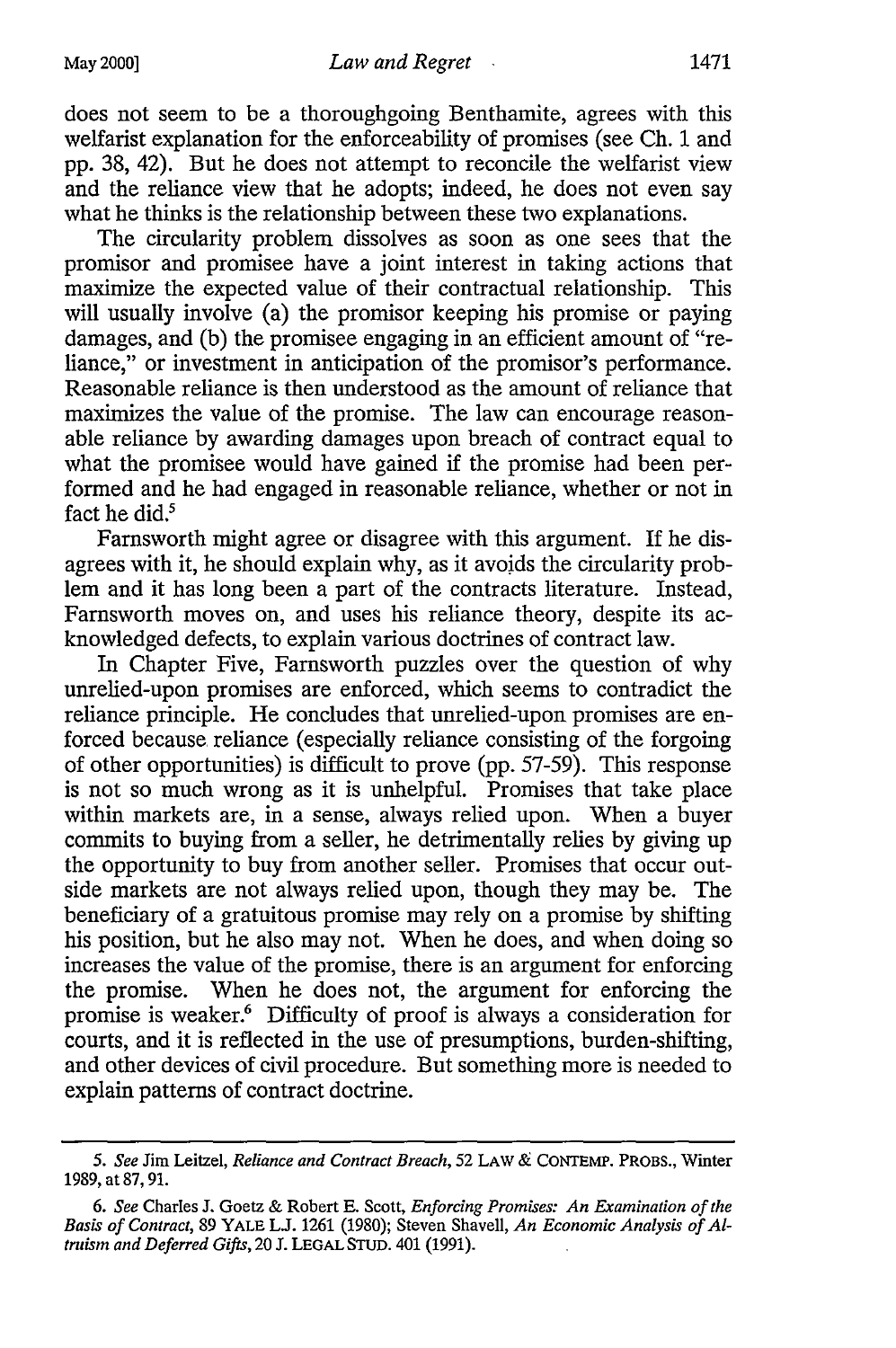A similar point emerges from Farnsworth's discussion of why courts award expectation damages given that (in his view) the reliance principle explains contract enforcement. He argues that the expectation measure of damages is justified, because reliance includes lost opportunities, and "since lost opportunities are hard to prove, expectation is a surrogate measure for reliance."7 Again, lost opportunities are not always hard to prove, and the difficulty of proof is dealt with more easily by giving the promisee a presumption that reliance has occurred. If the reliance principle is so important, why not give the promisor the chance to rebut the presumption by offering proof that the promisee did not incur opportunity costs?

Farnsworth next argues that the expectation measure "produces the apparently satisfying result of forcing the promisor to take into account the contract's value to the promisee when calculating the effects of breach, thereby enhancing the promisor's incentives to perform and encouraging people to deal with promisors" (p. 115). This is a reference to the so-called "efficient breach" theory. Farnsworth does not explain why, if he thinks that reliance is the explanation for contract enforcement, here he adopts an economic or welfarist view. Further, he does not explain why we want to: (1) enhance the promisor's incentive to perform (and if so, why not award damages higher than expectation damages?); (2) encourage people to deal with promisors (even when doing so is unwise?); and (3) ignore other incentives for which the expectation measure is ill-suited, such as the promisee's incentive to take care.8

In the second half of his book, Farnsworth turns from commitments (or promises) to what he calls relinquishments and preclusions. Relinquishments and preclusions occur when a person surrenders something that he has to someone else (pp. 120-22). I will ignore the small distinction that Farnsworth makes between them, and focus on what happens when a person makes a transfer  $-$  either as a gift, or as part of an exchange — and then changes his mind and seeks to reverse this transfer.

Farnsworth asks the interesting question why the law treats transfers and promises differently. If I promise to give someone my car as a gift, I generally can change my mind, retract the promise, and keep the car without paying a penalty. But if I actually transfer title to the do-

**<sup>7.</sup>** P. **115.** These claims are staples in the literature, as Farnsworth acknowledges. They derive from Fuller and Perdue, *see supra* note 4, at 60, and are periodically resurrected, *see e.g.,* Melvin Aron Eisenberg, *The Bargain Principle and Its Limits,* **95** HARV. L. REV. 741, 788-89 (1982).

<sup>8.</sup> Put more bluntly, Farnsworth wants to use the insights of law and economics, but he does not take the trouble to provide an adequate account of the complexities that the literature has identified. For a recent survey, see Steven Shavell, *Contracts, in* THE NEW PALGRAVE DICIONARY OF ECONOMICS **AND THE LAW** 436, 436-45 (Peter Newman **ed.,** 1998).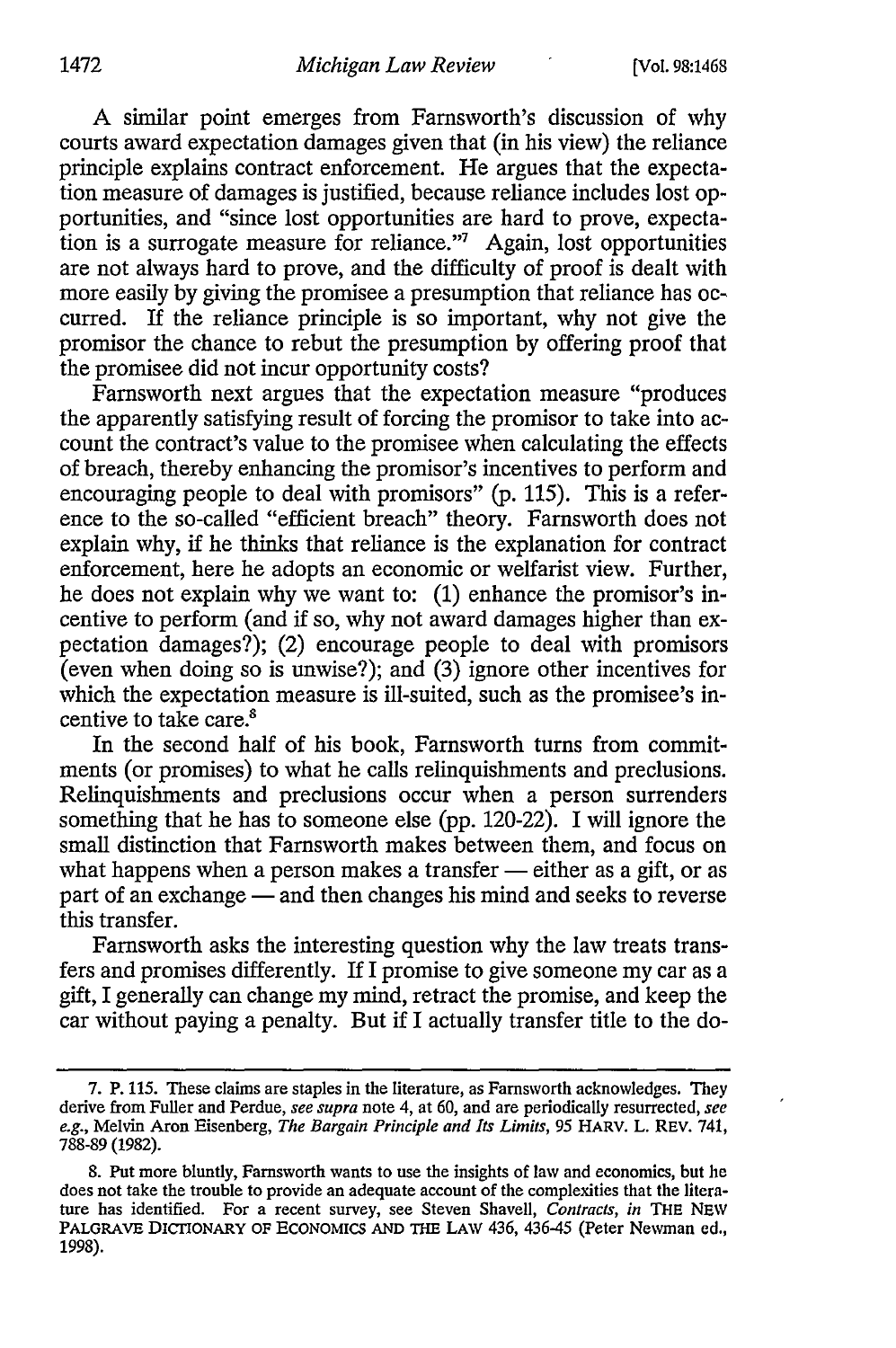nee, I can't change my mind and get the car back. A similar, though less stark, difference applies in the commercial context. If I breach my promise to sell my car to you for \$5000, I have to pay you damages. If, however, I sell my car to you for \$5000, and deliver it to you, I cannot get the car back from you by forcing you to accept payment of the damages that you would receive for breach of contract. Instead, I must obtain your consent. In other words (although not in Farnsworth's), both nongratuitous and gratuitous transferees are protected by a property rule; nongratuitous promisees are protected by a liability rule; and gratuitous promisees are not protected at all (or, if you want, the gratuitous promisor's interest in the promised goods is protected by a property rule).<sup>9</sup>

This pattern is interesting, as other legal scholars have recognized,<sup>10</sup> but what are we to make of it? Farnsworth argues that the "intention principle" explains why transfers are not generally reversible. This will surprise the reader. If Farnsworth believes that the reliance principle, and not the intention principle, explains why *promises* are enforced, why does he then appeal to the intention principle in order to explain why *transfers* are enforced? As Farnsworth's argument is difficult to follow, I will take it step by step.

Farnsworth first observes that what counts as performance is defined by the parties' intent. In the case of the sale, the parties intend that ownership pass from seller to buyer. By contrast, in the case of a lease or bailment, the parties intend that the transferee will keep the goods only for a certain period of time (pp. 129-31). It is unclear, however, what Farnsworth makes of these examples. He appears to think that they illustrate the relevance of the parties' intentions. But in both cases, a certain right is passed from one person to another  $$ the right to keep the goods for all time, or the right to keep the goods for a certain period of time  $-$  and in neither case can the transferor change his mind and take the goods back (at all in the first case and during the time period, in the second case). Intention explains the right, but it does not explain the remedy, which is the subject of Farnsworth's concern.

To see why this first step is not helpful, observe that Farnsworth could have said the same thing about a promise. When a person promises to make a sale, he promises to transfer title. When he promises to lease an item, he promises to transfer possession for a certain period of time. So intentions control the nature of the property right that will move from one person to another, but they do not explain why a liability rule protects the promisee but a property rule pro-

*<sup>9.</sup> See* Guido Calabresi & A. Douglas Melamed, *Property Rules, Liability Rules, and Inalienability: One View of the Cathedral* 85 HARV. L. REv. 1089 (1972).

<sup>10.</sup> *See generally* Melvin Aron Eisenberg, *Donative Promises,* 47 U. CH. L REV. 1 (1979); Andrew Kull, *Reconsidering Gratuitous Promises,* 21 J. LEGAL STUD. 39 (1992).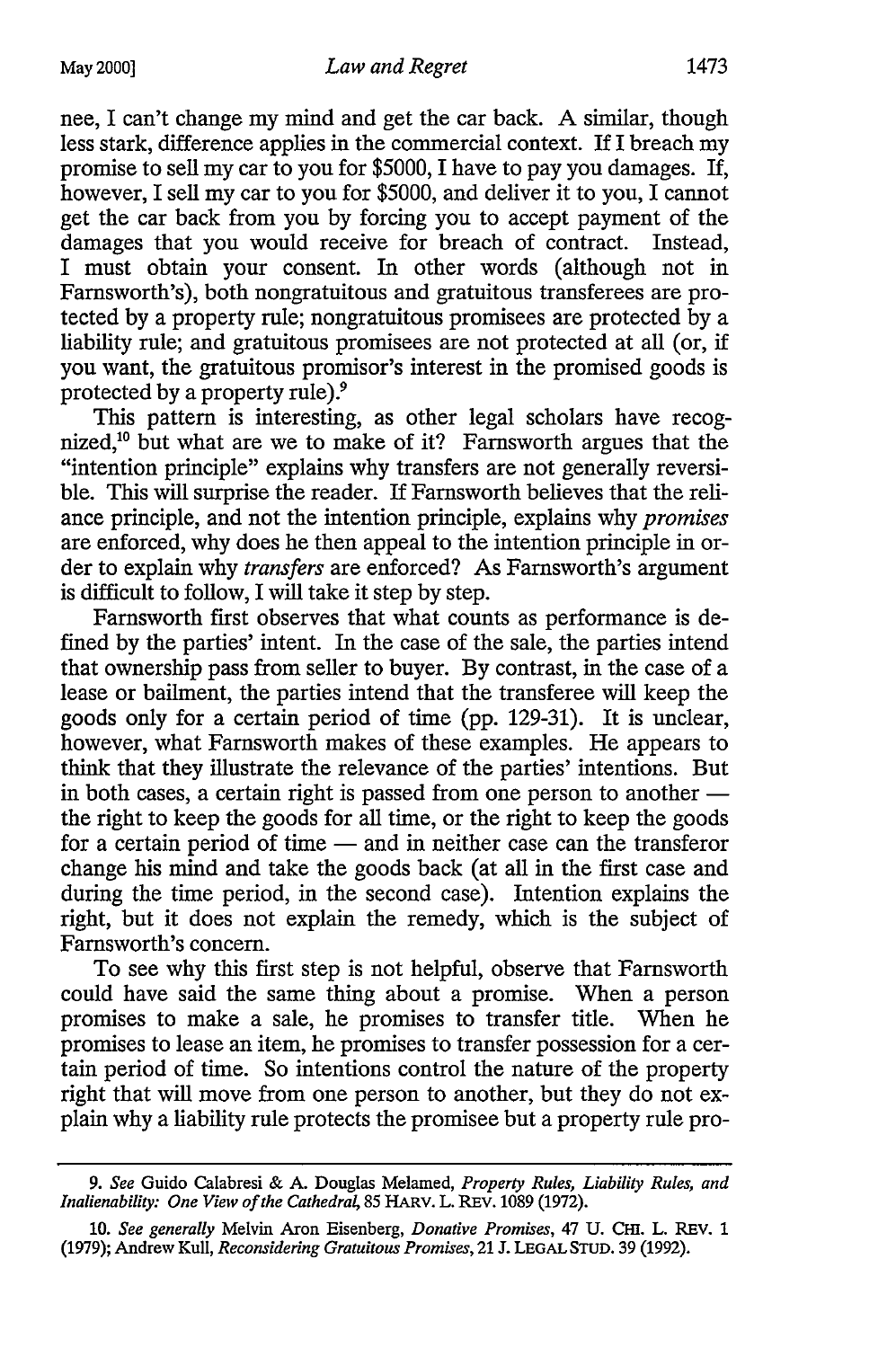tects the transferee. Indeed, when discussing promises, Farnsworth thinks that the reliance principle, not the intention principle, explains the remedy.

Farnsworth's next point is that parties can contractually arrange for the seller to retain an interest in the goods after delivery, so that if the buyer fails to come up with the money, the seller can recover the goods rather than, or in addition to, damages (p. 130). In other words, parties can contractually provide for remedies in certain cases, as well as rights. Farnsworth adds for good measure that a seller may be able to obtain possession of the goods, even if he does not provide for such a remedy in the contract, if he was unduly influenced by the buyer (pp. 130-31). Farnsworth thus concludes, with some additional complications that need not occupy us here, that the intention principle explains why sellers cannot repossess goods after delivery if the buyer breaches.

It is not clear why Farnsworth thinks that these observations support his claim that the use of property rules to protect the transferee is based on the intention principle. The law gives parties a great deal of freedom to craft property interests, but it also gives parties freedom to craft remedies in case of breach of contract. Yet Farnsworth believes that remedies for breach of contract are based on the reliance principle. His mistake is in thinking that the law's respect for free choice explains anything. The problem he seeks to solve is the law's treatment of regretted decisions exactly in those instances where the parties *do not* provide an answer by contract. When the parties do not stipulate that the promisor can change his mind, and either not perform a promise or take back some item, the law must supply some default. We need a theory to explain why the law chooses particular defaults; the fact that the law allows people to depart from the defaults is not relevant.

It should be clear by now where Farnsworth goes wrong. He confuses the question of who should get the entitlement with the question of what is the proper remedy. If the intention principle and the reliance principle mean anything (and one should have doubts about whether they do), they mean that a promisee should have the entitlement, and that the transferee should have the entitlement. That is what both parties intend, and that is how both parties rely. But these principles cannot answer the further question of whether the relevant entitlement should be protected by a property rule or a liability rule when the parties do not express an intention. When the parties do not express an intention, either rule is consistent with their intentions and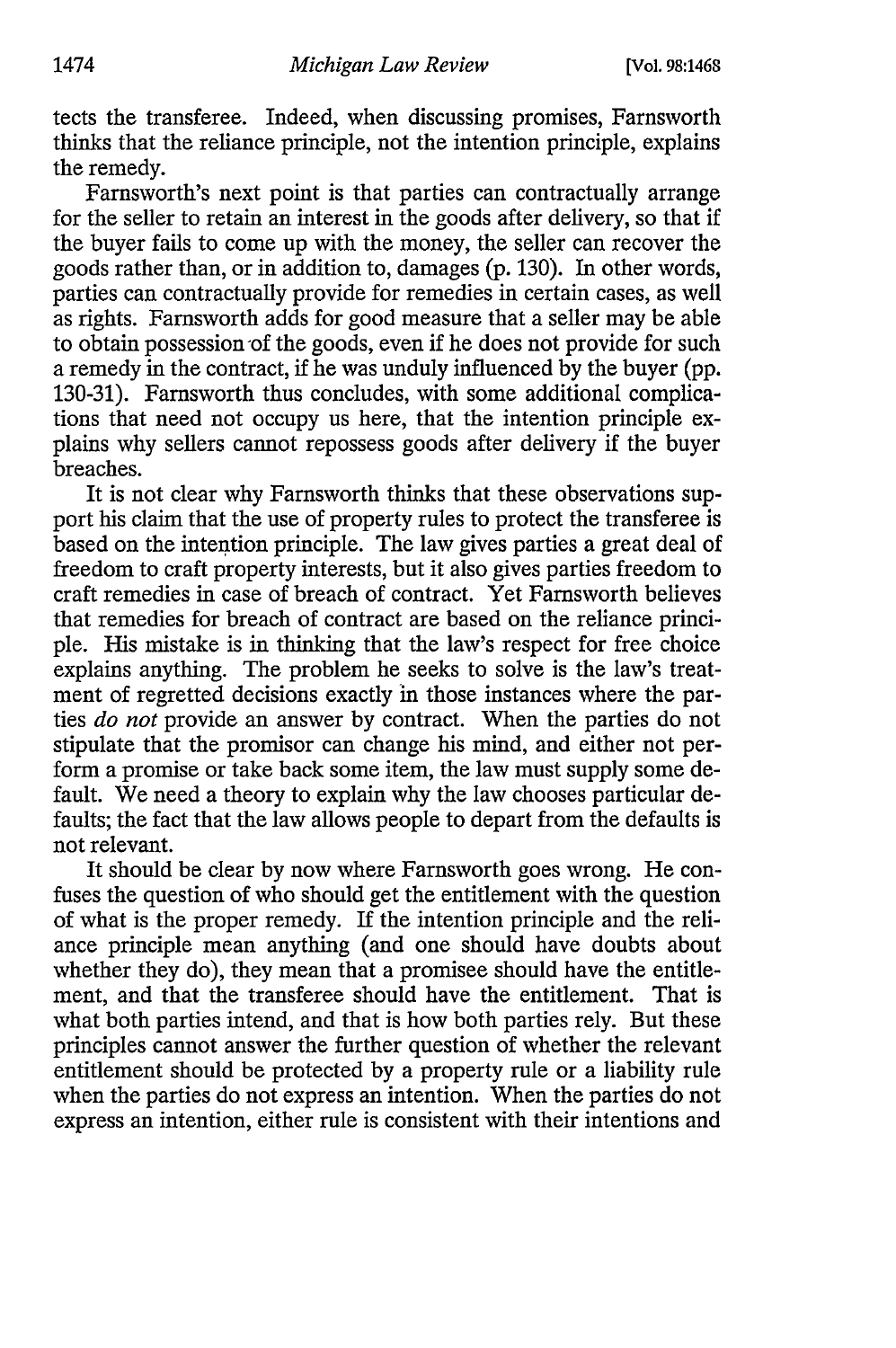either rule can protect, in the loose sense used by Farnsworth, the entitlement holder's reliance.<sup>11</sup>

Farnsworth fares no better when he again invokes the intention principle to explain the law's treatment of gratuitous transfers. He makes two arguments. First, he argues that "a gift speaks to the present," whereas a promise speaks to the future, so "there is less reason for a legal system given to paternalism to protect [the donor] from his own improvidence" (p. 134). The implication is that some intentions matter more than others, but how can we evaluate intentions without having some theory that explains which intentions are pure and which are corrupt? The reference to paternalism is not helpful. The law allows me to promise someone \$100,000 in return for some internet stocks that might have no value tomorrow; why would it not allow me to promise to give away that much money?

Second, Farnsworth argues that "a gift is limited to what one has," so one is "powerless to squander [one's] future by means of a gift" (p. 134). Again, having invoked the intention principle to explain why transfers are enforceable even though gratuitous promises are not, Farnsworth bases his explanation on paternalism. The intention principle can make no sense of the different treatment of gratuitous promises and gratuitous transfers. Both are intended, yet only gratuitous transfers are enforceable.

What, then, explains the patterns of law that we have been discussing? There is not space here to provide a complete theory, but a few observations are in order. First, note that transferees receive stronger protection than promisees. So the theory must show that a person who possesses a good can more effectively invest in it than can a person who merely expects to receive the good in the future. This is plausible because a possessor is likely to have more information about a good than a person who does not yet possess it. The good is in the possessor's hands; he knows best how to store, maintain, and use it. So even if the person who no longer has the entitlement  $-$  whether  $transferror$  or promisor  $-$  does turn out to value the good more, the transferor should not be able to violate the transferee's rights as freely as the promisor should be able to violate the promisee's rights. The location of possession distinguishes the two cases.

Second, note that recipients of gifts (including promises) receive less protection than people who receive transfers or promises pursuant to an ordinary exchange contract.<sup>12</sup> This observation suggests that we need a theory for why gifts are treated differently from commercial

<sup>11.</sup> *Cf* Richard Craswel, *Contract Law, Default Rules, and the Philosophy of Promising,* 88 MIcH. L. REv. 489 (1989) (arguing that available philosophical theories about promises provide no basis for choosing among default rules).

<sup>12.</sup> *See* Eric A. Posner, *Altruism, Status, and Trust in the Law of Gifts and Gratuitous Promises,* 1997 Wis. L. Rav. **567,592-95** (1997).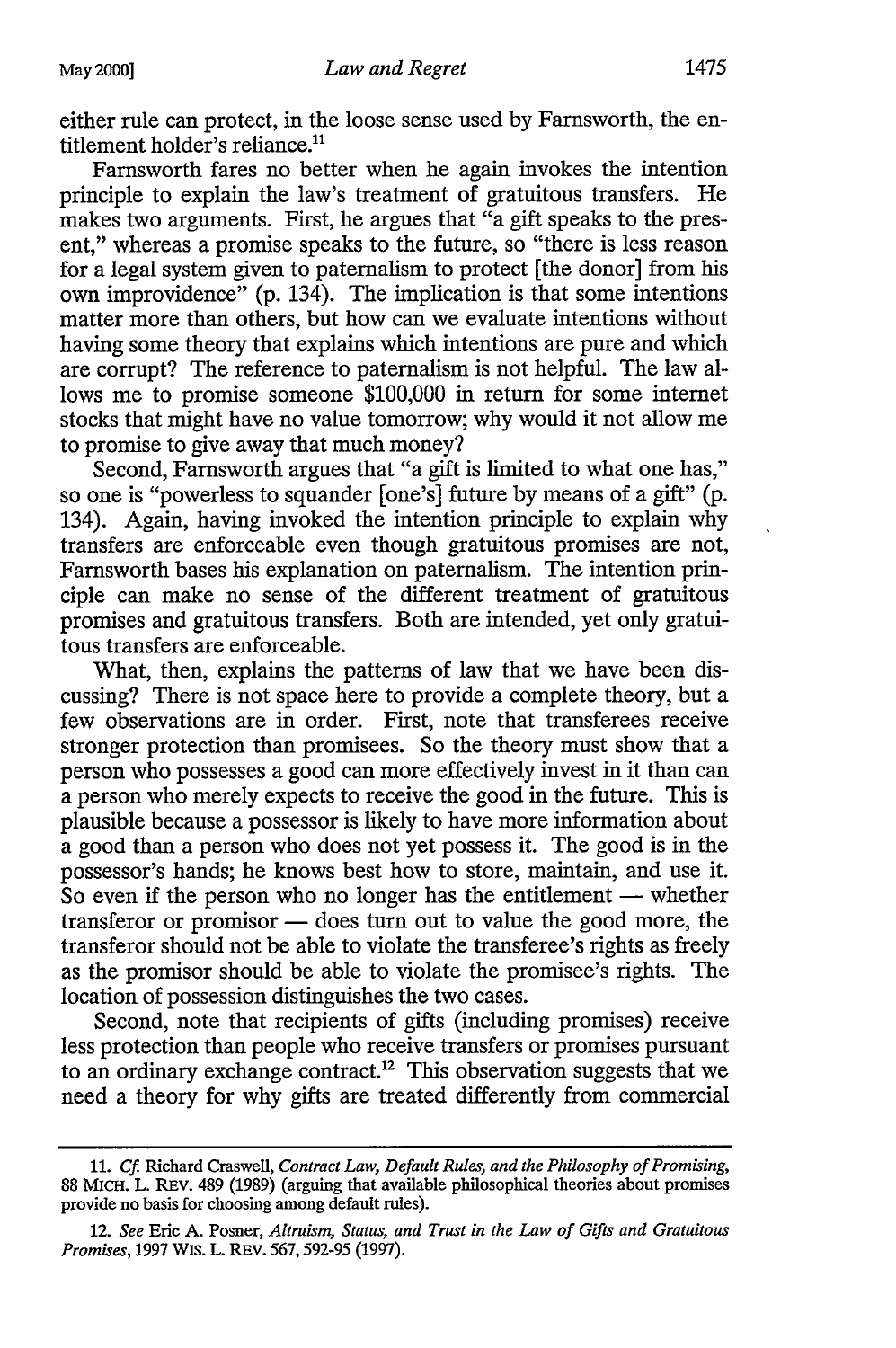exchanges. Perhaps the social value of gifts is more ambiguous than the social value of exchange  $-$  an old theme, about which there are interesting arguments on both sides.<sup>13</sup> Whatever the case, only such a theory, not an appeal to principles of intention or reliance, can explain the law's different treatment of gifts and exchanges. Intentions cannot explain the law because the law regularly violates people's intentions to give gifts. Reliance cannot explain the law because people's reliance depends on what the law is.

\* \* \*

Farnsworth's book is framed by a quotation from Rousseau  $-$  "it is absurd that the will should put itself in chains for the future" (p. 70) **-** that does not mean what Farnsworth says it means. Farnsworth interprets this statement to mean that an individual would never rationally commit himself to performing some action. But Rousseau means nothing of the sort. The passage from which Farnsworth appears to have taken the quotation concerns the nature of the sovereign (the "general will"), not the interests of an individual's will.<sup>14</sup> It is clear from other passages in the book that Rousseau sees the obvious advantages that accrue to individuals when they make binding commitments.<sup>15</sup>

This does not detract from Farnsworth's substantive claims, but it is symptomatic of the problem with his book. Farnsworth is a thorough and sophisticated scholar of contract doctrine - this is evident from his superb treatise — but he does not fully take advantage of the disciplines that might be used to understand that doctrine. Philosophy and literature are mined for quotations but not for ideas. Economic concepts are introduced but not explained or integrated with the argument.<sup>16</sup> Insights from sociology and psychology are ignored. Farnsworth seems to think that doctrine itself can supply the principles that will explain it, but it cannot. The doctrine itself has inconsistencies, so narrow principles are falsified and principles broad enough to encompass the contradictions have no critical edge.

Farnsworth's intermittent discussion of the case of Enricho Navarroli illustrates these problems.<sup>17</sup> The state of Illinois had charged Navarroli with drug dealing. The prosecutor promised charged Navarroli with drug dealing. Navarroli that if he cooperated in the investigation, the prosecutor

<sup>13.</sup> *See id.* at 585-92.

<sup>14.</sup> *See* JEAN-JACQUES ROUSSEAU, **THE** SOCIAL **CoNTRACT** 69-70 (Maurice Cranston trans., 1968).

*<sup>15.</sup> See id.* at 60-61.

<sup>16.</sup> *See supra* note 8.

<sup>17.</sup> *See* People v. Navarroli, 521 N.E.2d 891 (Il1. 1988).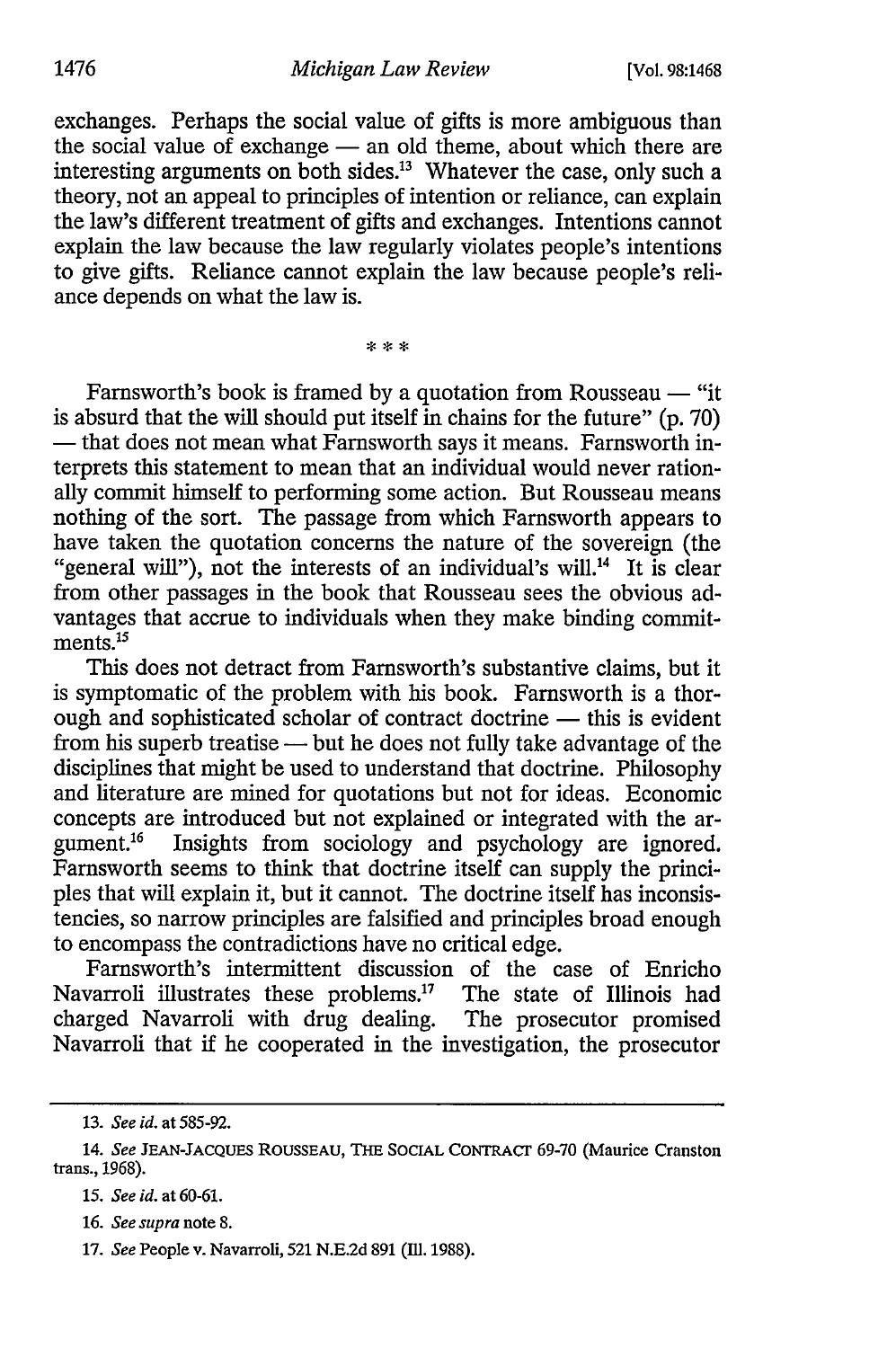would reduce the charges. Navarroli did cooperate, but the prosecutor broke his promise. When Navarroli objected, claiming breach of contract, the trial court held in his favor, but the Supreme Court of Illinois reversed the decision and held for the state. The court held that Navarroli was not denied any of his constitutional rights because he did not plead guilty in reliance on the prosecutor's promise. Navarroli relied by cooperating in the identification of other criminals, not by giving up constitutional rights. Farnsworth's criticism of the court's holding can be quoted in full:

But even if [Navarroli] had no constitutional right, the reliance principle surely justified the relief granted by the trial court. In finding it, with Rousseau, "absurd that the will should put itself in chains for the future," and in allowing the state to change its mind to what Papinian would have called Enricho's "disadvantage," the Supreme Court of Illinois disregarded this widely recognized general principle of contract law. [p. 203]

This argument is unconvincing. Navarroli relied on the prosecutor's promise, but we have seen that reliance is not always sufficient to justify relief. Suppose that a detective told Navarroli soon after picking him up (and after Navarroli waived his constitutional rights) that he would release Navarroli if Navarroli identified another suspect. Navarroli, relying on this promise, identifies another suspect, but the detective breaks his promise to release Navarroli. This kind of deceit is common, and courts do not provide criminals with a remedy when detectives engage in it. The suspect relies, but the reliance has no normative import in the theories that we use to justify the criminal justice system.

It should be clear that sometimes reliance matters while other times it does not matter. How do we decide whether reliance should matter? If we think the police should not break promises made to suspects in custody, then we should punish the detective in my hypothetical. If we think prosecutors should not break promises made to criminal defendants, then we may object to the state's action in the Navarroli case. But we need a theory for why we should think this. That theory might balance a sense of fair play or respect for the autonomy of citizens, on the one hand, and the exigencies of criminal law enforcement, on the other hand, and where that balancing takes us is by no means obvious. We might think that detectives should be able to break promises but that prosecutors should not. The point, though, is that we cannot resolve this question by appealing to the principle of reliance.

One theory is that the prosecutor should take whatever actions maximize the likelihood of successful criminal prosecutions, consistent with constitutional protections. A defender of Navarroli could point out that prosecutors will not be able to extract information from criminal defendants if prosecutors cannot make enforceable promises in return. If courts do not enforce agreements between prosecutors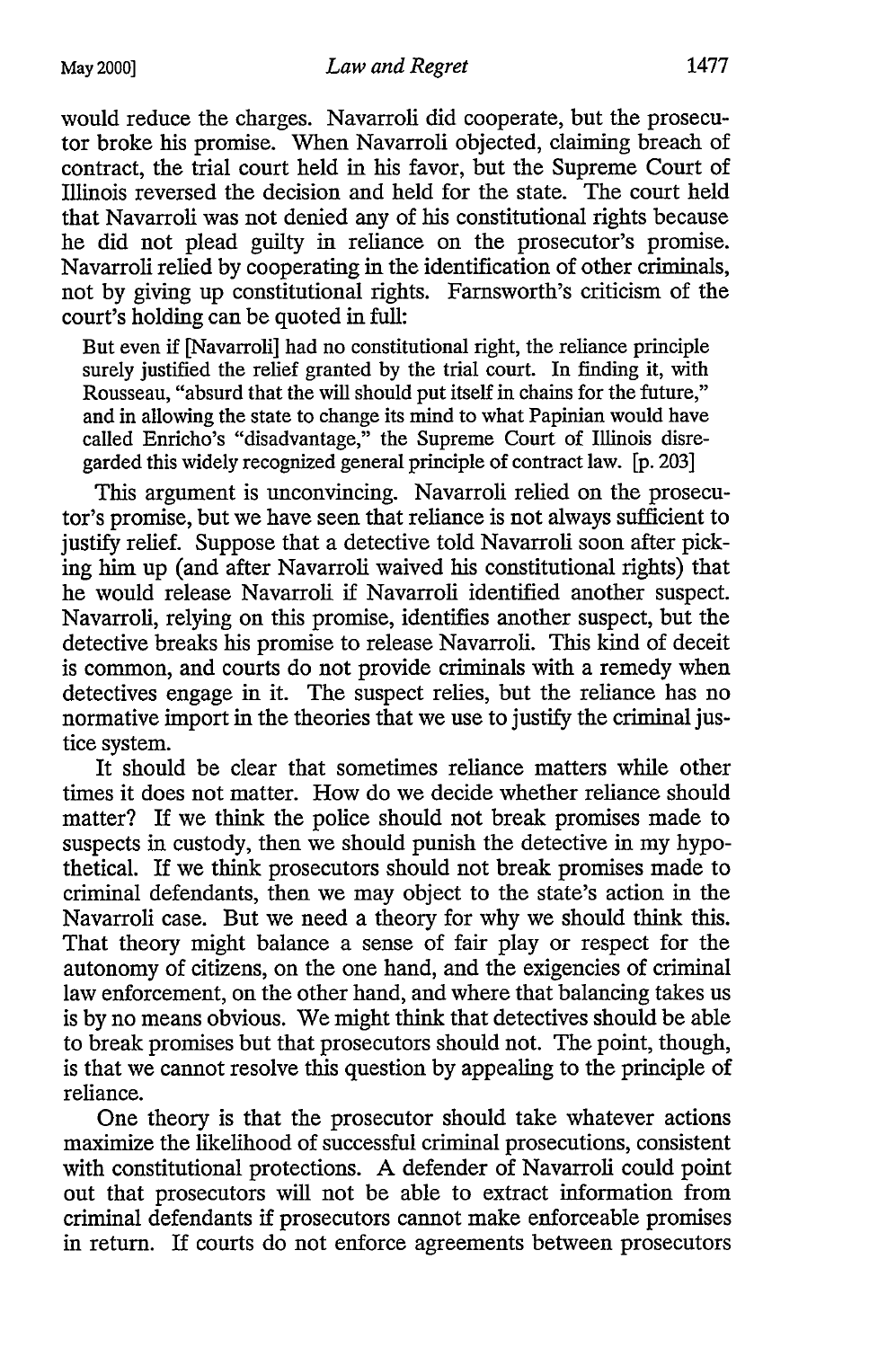and defendants, prosecutors will lose a valuable weapon for fighting crime.<sup>18</sup>

But there is a contrary argument. Prosecutors know that if they violate agreements, defendants will not enter them; therefore, prosecutors have every incentive not to violate such agreements, at least if they think that defendants learn about prior violations. Prosecutors violate agreements only when the benefits (such as the capture of a particularly vicious criminal) exceed the harm to the prospects of future cooperation with other defendants. Prosecutors are in the best position to make this tradeoff, not courts; so courts should not enforce agreements that prosecutors violate. True, rogue prosecutors might violate some agreements in order to obtain short-term political gains, and the institution would be better off if courts restrained such behavior. But courts are not well-suited for regulating the internal governance of prosecutor's offices, and supervision is perhaps best left to higher political officials.

Much more can be said about these interesting issues. There are philosophical questions about the proper treatment of regret; sociological questions about the internal organization of prosecutor's offices and the extent to which prosecutorial policy filters down to the street; political and institutional questions about the relationship between courts and prosecutors; economic questions about the optimal design of plea agreements; psychological questions about the ability of criminal defendants to understand plea agreements and to make voluntary decisions in difficult circumstances. But these questions are invisible in the methodology on which Farnsworth relies. One cannot answer hard questions about the design of criminal justice institutions by appealing to abstract notions of reliance, notions that themselves are wrenched from contexts as different as gift-giving among family members and commercial exchange.

\* \* \*

What leads Farnsworth down this path? Farnsworth sees himself as describing the principles of contract law, and he appears to think of principles in the following way. At the highest level, there are normative goals and ideals, including enhancement of well-being and perhaps various deontological constraints. At the lowest level, there are the cases and doctrines themselves, like the consideration doctrine. In between are the principles. These are generalizations about the doctrines and cases, but they are justified only to the extent that they

<sup>18.</sup> This argument was made by the dissent. The dissenting judge did not simply appeal to the reliance principle; he argued that the majority's view would discourage plea agreements. *See Navarroli,* 521 N.E.2d at 897-900 (Clark, J., dissenting).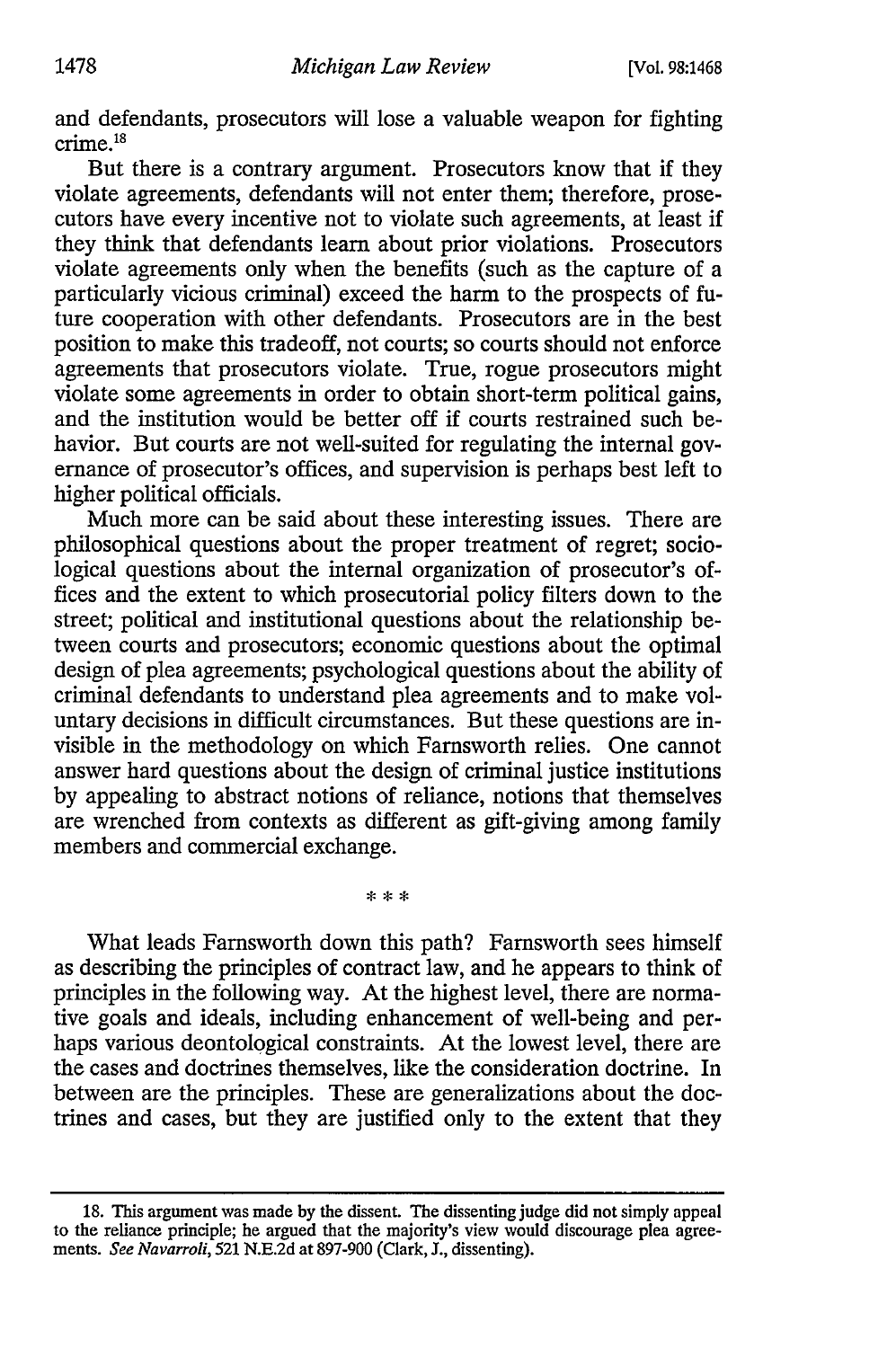make sense in light of our normative ideals. The principles are *intermediate* between the normative ideals and the cases themselves.

The intermediary role of principles creates tensions, and this can be seen at both the positive and normative levels at which the book operates. Consider first the positive arguments. Farnsworth claims that contract law obeys the reliance and intention principles, as well as other principles. But he notes the many ways in which these principles fail to explain certain doctrines. Farnsworth acknowledges that the reliance principle cannot explain why gratuitous promises to charities are enforceable. He accordingly appeals to the intention principle here (pp. 78-79). But if the intention principle holds, why don't courts enforce gratuitous promises made to non-charities? The answer appears to be, in Farnsworth's mind, that charitable gifts are socially valuable and other sorts of gifts might be impulsive. But then the real positive explanation of the cases is some combination of social values  $\sim$  the desire to promote charitable giving, the desire to protect people from their impulsiveness — and the intention principle plays no role. Farnsworth could have skipped a step by arguing that courts do not enforce gratuitous promises because they think that these promises often are made impulsively, unless the beneficiaries are charities, because the courts think that charities should be promoted. If this is the explanation for the doctrine, it is unnecessary to appeal to intermediate principles like the intention and reliance principles.

A similar point can be made about Farnsworth's normative arguments. For example, he regrets that gratuitous promises that meet some formality are not enforceable. If the enforcement of such promises is desirable, but violates the reliance principle, then the mere fact that the reliance principle can be derived from contract cases (if it can) does not give it normative force. But if the reliance principle does not have normative force, we cannot use it to praise or condemn particular contract cases or doctrines. Yet Farnsworth does exactly that when he criticizes the *Navarroli* court for violating the reliance principle when refusing to enforce the plea agreement.

The problem with Farnsworth's methodology is that the content of the principles depends on their justification. As noted before, no sensible intermediate principle would hold that all reliance should be protected. Rather, only reasonable reliance should be protected, but one needs a theory to explain what reasonable reliance is. Similarly, no sensible intermediate principle would say that all intentions should be protected, and one needs a theory to distinguish intentions that should be protected from those that should not be protected. The intermediate principles, then, do not have a critical edge unless one refers constantly to more general normative ideals, and that is what Farnsworth does. The result is that the intermediate principles disappear as sources of explanatory power, from both a normative and a positive perspective.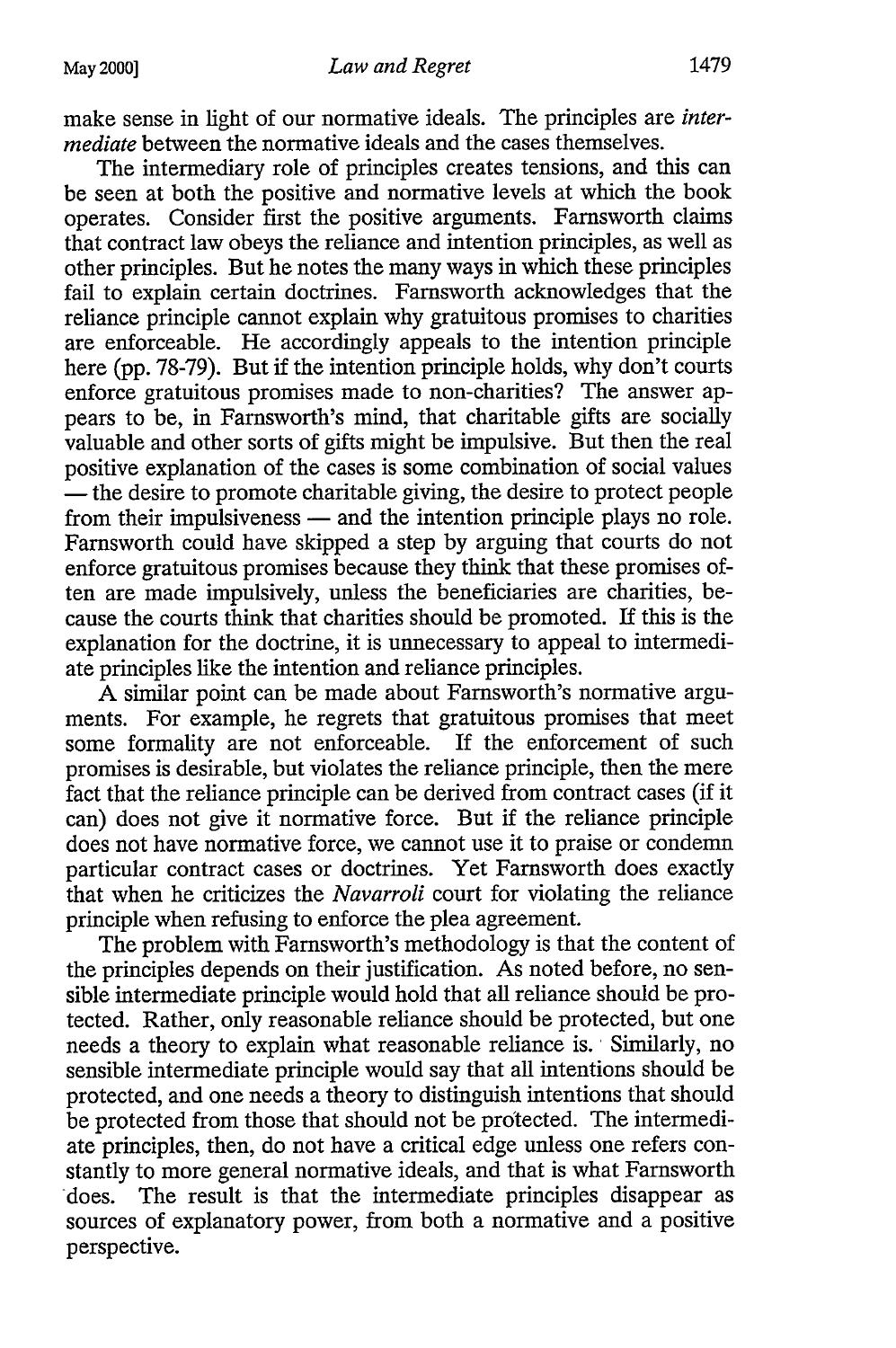The intermediate principles could be understood in another way: as descriptions of general patterns that appear in the doctrine. Various doctrines that might otherwise seem unrelated display interesting consistencies. The consistencies can be described as principles; the principles have no explanatory value, but need to be explained. To explain them, we rely on economic, philosophical, or some other highlevel analysis.

There is nothing wrong with this style of scholarship as an a priori matter, and it has a long and distinguished tradition. The problem is that typically the search for principles takes over and becomes an end in itself. All effort goes toward showing that cases are consistent (or not) with each other, and the higher-level analysis comes through the back door, usually to explain the occasional deviations, so the principles themselves, and most of the law, are left unexplained. This happens repeatedly in Farnsworth's book. A deviation from the intention principle is described as "paternalism," but paternalism is a complex idea, and raises more questions than it answers. What kind of paternalism? Is it justified? And so on. Farnsworth argues that people are, or should be, released from certain commitments when the attractiveness of the commitment is the result of cognitive biases. But what are these cognitive biases? Surely they do not justify releasing a person from *every* commitment; but if not from every commitment, which ones? Farnsworth says that expectation damages allow efficient breach. But is breach always efficient? When is it efficient, and when is it not?

Many scholars have abandoned the doctrinal approach taken by Farnsworth because that approach takes for granted all of the difficult questions. How would they write a book about the "law of regretted decisions"? One can only speculate, but let me say a few words.

To the economist, regret is not a special or interesting concept. When people make promises, or induce reliance through their conduct, it will sometimes be the case that the joint value of the promisor and promisee's investment will be maximized if the promisor can avoid keeping his promise, perhaps paying damages or perhaps not. Optimal contract law will enforce promises to the extent that maximizes value. Whether or not the promisor regrets his promise is immaterial.

To the psychologist, regret *is* special. Some psychologists believe that a person's fear of feeling regret will cause him to engage in behavior that is irrational under standard economic assumptions. Whether it follows that the law or the courts have a role in regulating this behavior is a difficult question. But the research project is clear: to show ways in which the law recognizes this cognitive bias.19

**<sup>19.</sup>** *See* Chris Guthrie, *Better Settle Than Sorry: The Regret Aversion Theory of Litigation Behavior,* **1999 U.** ILL. L. REv. **43,62-73 (1999).**